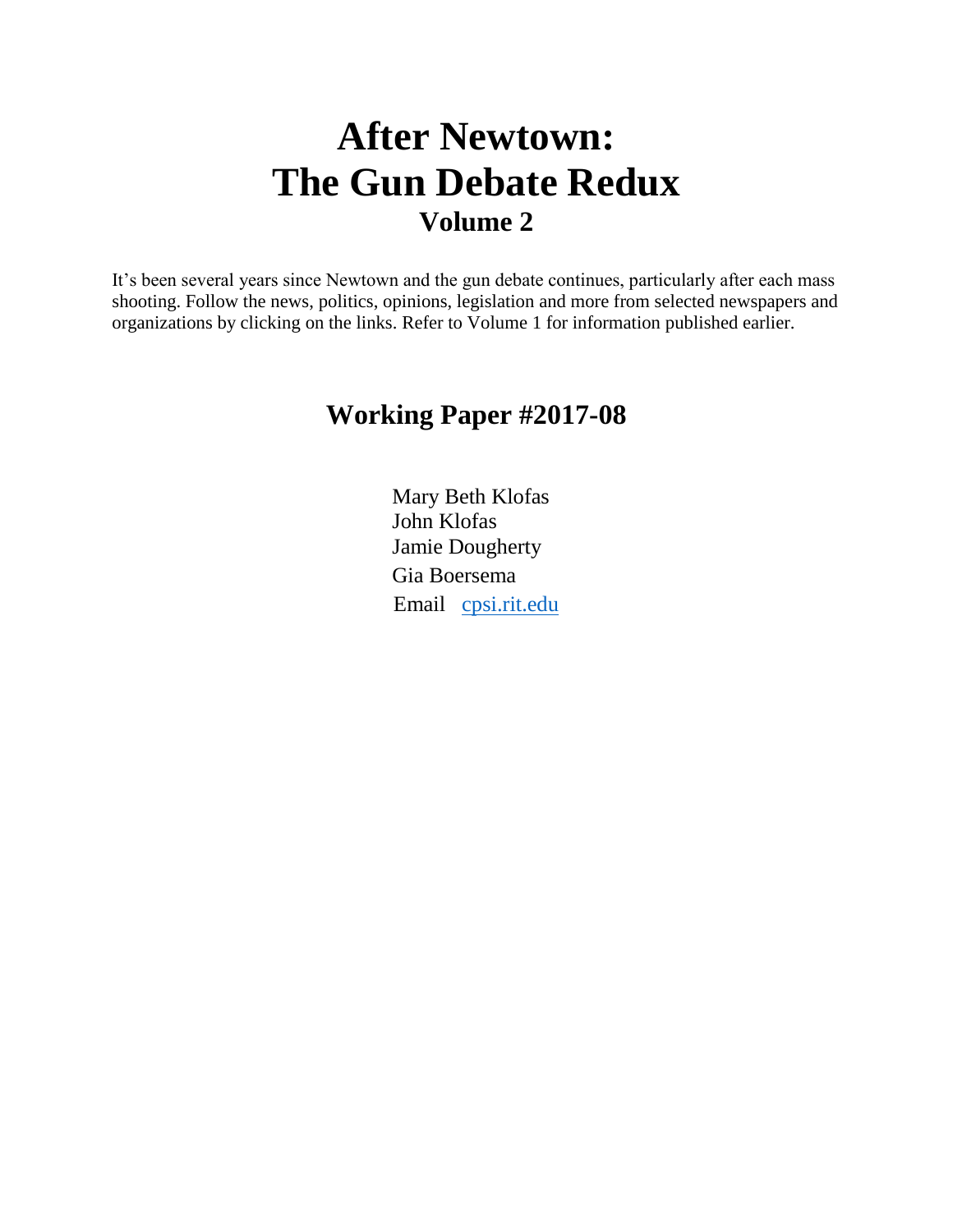#### **This Paper is Organized By the Following Topics:**

- 
- 
- 
- The Culture of Guns Miscellaneous
- Legislation/International
- Research **Legislation/Federal/State** • Data **Legislation/New York** • Opinions • Gun Deaths and Healthcare • Politics • News

*Click on the links below to read the full-text of the article.*

#### **RESEARCH**

[The Myth Behind Defensive Gun Ownership](http://www.politico.com/magazine/story/2015/01/defensive-gun-ownership-myth-114262)

#### **DATA**

[Why the NRA Is So Powerful, In 1 Chart](https://www.washingtonpost.com/news/the-fix/wp/2014/11/08/why-the-nra-is-so-powerful-in-1-chart/)

[How Americans Actually Feel About Stronger Gun Laws](https://www.washingtonpost.com/news/post-nation/wp/2015/08/29/how-americans-actually-feel-about-stronger-gun-laws/)

#### **OPINIONS FROM CONTRIBUTORS TO LEADING NEWSPAPERS**

[Guns and Public Health](http://www.nytimes.com/2014/11/04/opinion/joe-nocera-guns-and-public-health.html?module=Search&mabReward=relbias%3As%2C%7B%222%22%3A%22RI%3A15%22%7D&_r=0)

[Stop Blaming Mental Health For Gun Violence. The Problem Is Guns.](https://www.washingtonpost.com/posteverything/wp/2014/12/26/stop-blaming-mental-health-for-gun-violence-the-problem-is-guns/)

[Smart Guns Save Lives. So Where Are They?](http://www.nytimes.com/2015/01/18/opinion/sunday/nicholas-kristof-smart-guns-save-lives-so-where-are-they.html?hp&action=click&pgtype=Homepage&module=c-column-top-span-region)

[Guns In Your Face](http://www.nytimes.com/2015/06/13/opinion/gail-collins-guns-in-your-face.html?action=click&pgtype=Homepage&module=opinion-c-col-right-region)

[Has the N.R.A. Won?](http://www.nytimes.com/2015/04/20/opinion/charles-blow-has-the-nra-won.html?&hp&action=click&pgtype=Homepage&module=c-column-top-span-region)

[After Charleston, Will America Finally Do Something About Guns?](https://www.washingtonpost.com/opinions/remember-mother-emanuel/2015/06/18/def89714-15f3-11e5-9518-f9e0a8959f32_story.html?hpid=z4)

[The Argument Against Common-Sense Gun Control Crumbles](https://www.washingtonpost.com/opinions/the-argument-against-common-sense-gun-control-crumbles/2015/07/12/545c7bf4-273f-11e5-b72c-2b7d516e1e0e_story.html?hpid=z3)

[How America Can Free Itself From Guns](https://www.washingtonpost.com/opinions/the-right-to-be-free-from-guns/2015/06/24/0e2d8d04-1a8c-11e5-bd7f-4611a60dd8e5_story.html)

[Framing the Danger Of Guns As a Public Health Risk Will Change the Debate Over Gun Control](https://www.washingtonpost.com/opinions/framing-the-danger-of-guns-as-a-public-health-risk-will-change-the-debate-over-gun-control/2014/05/02/e4a73490-cf27-11e3-a6b1-45c4dffb85a6_story.html)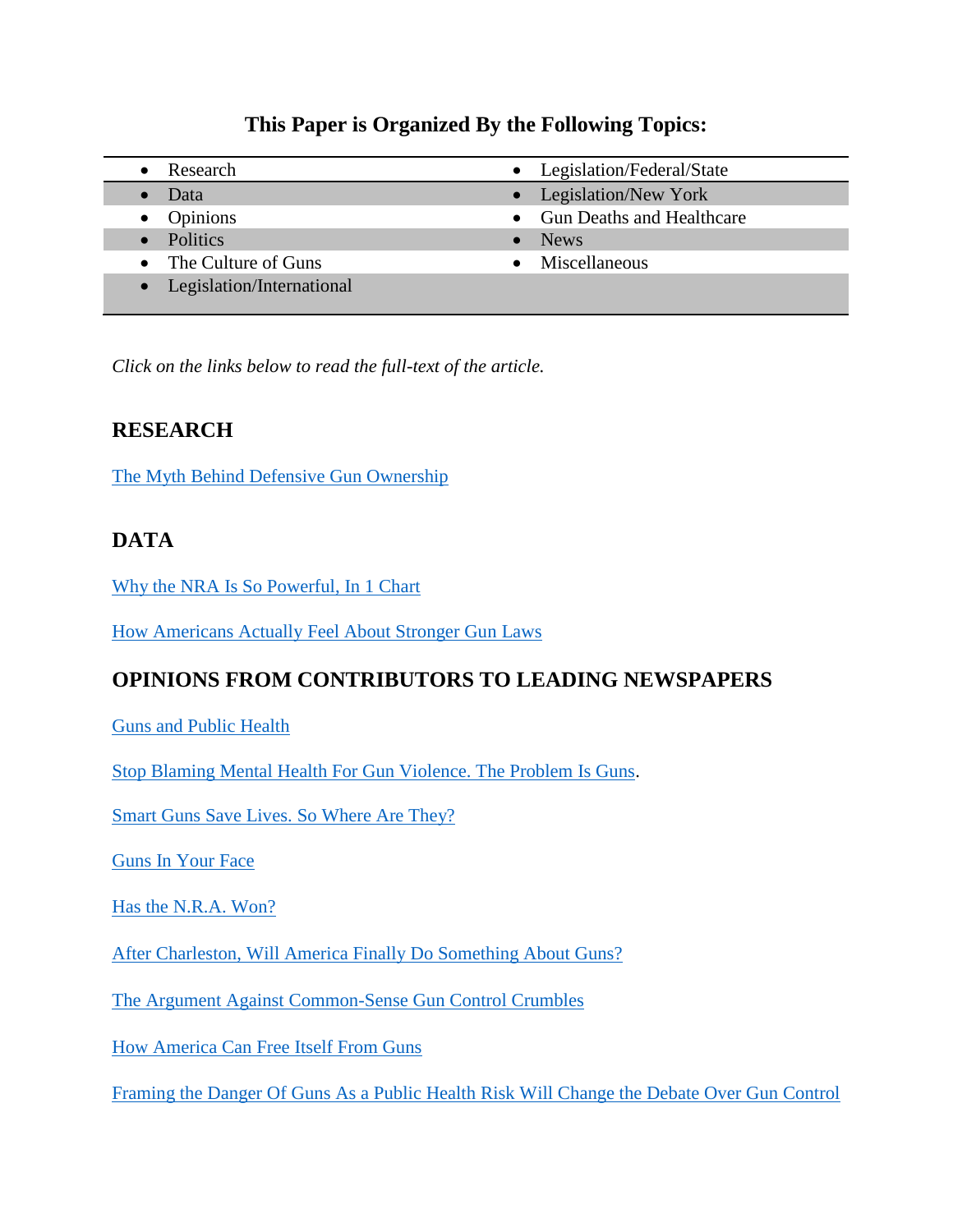[Change Your Gun Laws, America](https://www.washingtonpost.com/opinions/dont-give-up-the-fight-to-reduce-us-gun-violence/2015/07/30/5c7b375e-36e8-11e5-9739-170df8af8eb9_story.html?hpid=z3)

[It's Time To Hold America's Gunmakers Accountable](https://www.washingtonpost.com/opinions/hold-the-gunmakers-accountable/2015/10/07/07a0ded4-6d23-11e5-9bfe-e59f5e244f92_story.html)

[A New Way To Tackle Gun Deaths](http://www.nytimes.com/2015/10/04/opinion/sunday/nicholas-kristof-a-new-way-to-tackle-gun-deaths.html?smid=nytcore-ipad-share&smprod=nytcore-ipad)

[The Concealed-Carry Fantasy](http://www.nytimes.com/2015/10/26/opinion/the-concealed-carry-fantasy.html?action=click&pgtype=Homepage&module=opinion-c-col-left-region)

[Don't Blame Mental Illness For Gun Violence](http://www.nytimes.com/2015/12/16/opinion/dont-blame-mental-illness-for-gun-violence.html?action=click&pgtype=Homepage&clickSource=story-heading&module=opinion-c-col-left-region)

[The Republican Fear Of Facts On Guns](http://www.nytimes.com/2015/12/24/opinion/the-republican-fear-of-facts-on-guns.html?action=click&pgtype=Homepage&clickSource=story-heading&module=opinion-c-col-left-region)

[Some Inconvenient Gun Facts For Liberals](http://www.nytimes.com/2016/01/17/opinion/sunday/some-inconvenient-gun-facts-for-liberals.html?mabReward=CTM&moduleDetail=recommendations-2&action=click&contentCollection=U.S.)

[Gun Control and White Terror](http://www.nytimes.com/2016/01/07/opinion/gun-control-and-white-terror.html?action=click&pgtype=Homepage&clickSource=story-heading&module=opinion-c-col-right-region)

[Guns, Tears and Republicans](http://www.nytimes.com/2016/01/07/opinion/guns-tears-and-republicans.html?action=click&pgtype=Homepage&clickSource=story-heading&module=opinion-c-col-right-region)

#### **POLITICS**

[Republicans dismiss McAuliffe Gun-Control Proposals As Political Postering](https://www.washingtonpost.com/local/virginia-politics/republicans-dismiss-mcauliffe-gun-control-proposals-as-political-posturing/2014/12/16/54fb4aac-84bc-11e4-a702-fa31ff4ae98e_story.html?tid=hpModule_13097a0c-868e-11e2-9d71-f0feafdd1394&hpid=z11)

Gun Debate Reignites In Colorado, 2 ½ [Years After Aurora Theater Shooting](http://www.nytimes.com/2015/02/07/us/politics/gun-debate-reignites-in-colorado-2-years-after-aurora-theater-shooting.html?ref=us&_r=0)

[The Latest Gabby Giffords Push For Modest Gun Controls Is New. The Outlook Isn't.](https://www.washingtonpost.com/news/post-politics/wp/2015/03/04/the-latest-gabby-giffords-push-for-modest-gun-controls-is-new-the-outlook-isnt/)

[A Governor Faces Down the Gun Lobby](http://takingnote.blogs.nytimes.com/2015/03/20/a-governor-faces-down-the-gun-lobby/?ref=politics)

[After Charleston, Will America Finally Do Something About Guns?](https://www.washingtonpost.com/opinions/remember-mother-emanuel/2015/06/18/def89714-15f3-11e5-9518-f9e0a8959f32_story.html?hpid=z4)

[Gun Control Voices in Congress All But Silent After Charleston Shooting](file:///C:/Users/Mary%20Beth/Desktop/CPSI/Gun%20Paper/Gun%20Control%20Voices%20in%20Congress%20All%20But%20Silent%20After%20Charleston%20Shooting)

[Virginia To Stop Recognizing Concealed Carry Gun Permits From 25 States](https://www.washingtonpost.com/local/virginia-politics/va-attorney-general-mark-herring-delivers-blow-to-gun-rights-advocates/2015/12/21/d72ce3d0-a821-11e5-9b92-dea7cd4b1a4d_story.html?hpid=hp_hp-top-table-main_vaguns-605am%3Ahomepage%2Fstory)

[Obama to Expand Gun Background Checks and Tighten Enforcement](http://www.nytimes.com/2016/01/05/us/politics/obama-says-he-will-act-on-gun-control-in-coming-days.html?hp&action=click&pgtype=Homepage&clickSource=story-heading&module=photo-spot-region)

Obama's Action On [Guns: What It Means For Background Checks](http://www.nytimes.com/2016/01/06/us/politics/guns-president-obama-executive-action-background-checks.html?rref=collection%2Fsectioncollection%2Fus&action=click&contentCollection=us&_r=0)

[Under Gun Rules, F.B.I. Will Receive Health Data](http://www.nytimes.com/2016/01/07/us/politics/under-gun-rules-fbi-will-receive-health-data.html?hpw&rref=business&action=click&pgtype=Homepage&module=well-region)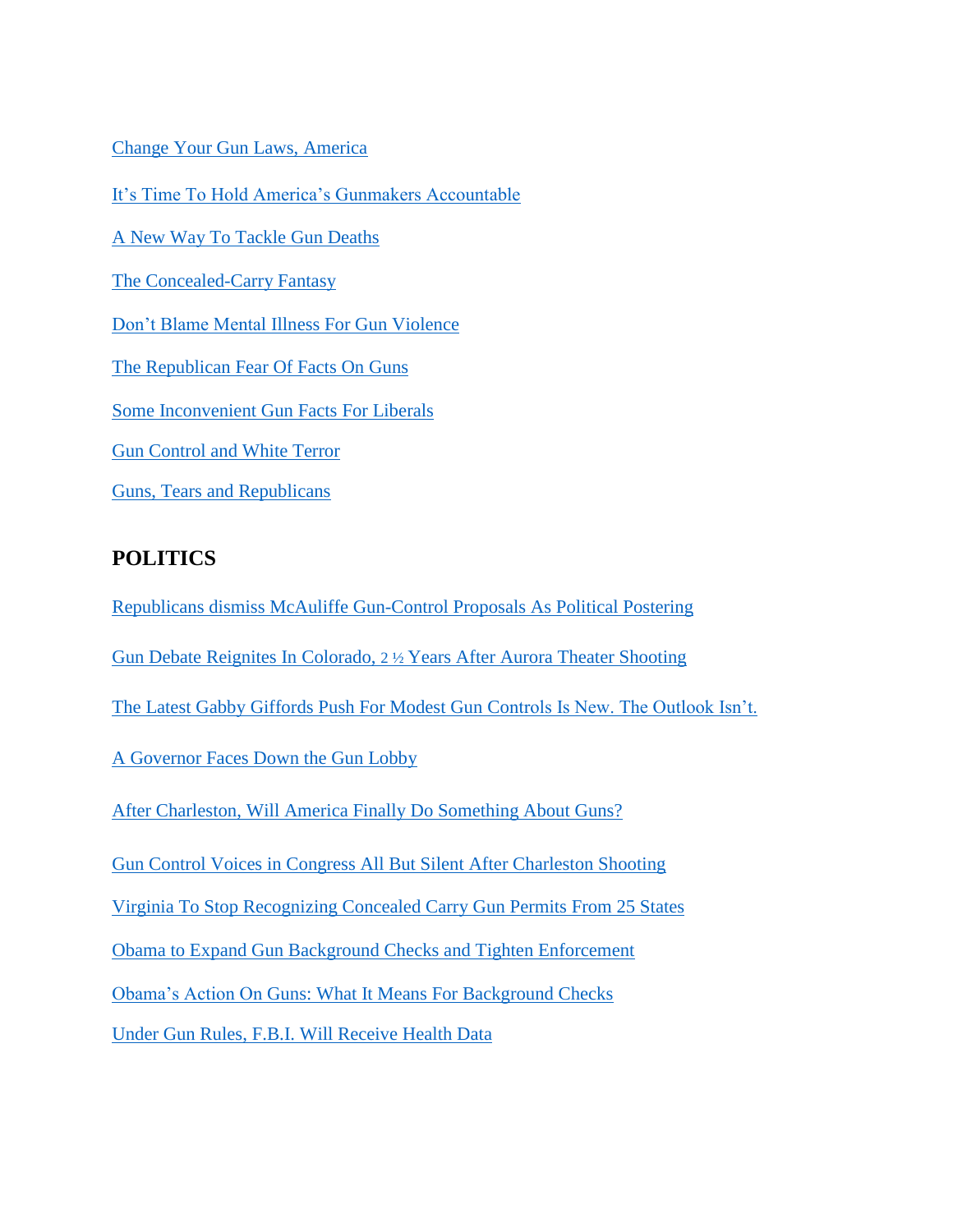#### **THE CULTURE OF GUNS**

#### **LEGISLATION/INTERNATIONAL**

#### **LEGISLATION/FEDERAL/STATE**

[Wyoming: House Passes Bill Expanding Concealed-Gun Rights](http://www.nytimes.com/2015/02/03/us/wyoming-house-passes-bill-expanding-concealed-gun-rights.html?ref=politics)

[State Gun Laws Enacted in the Year After Newtown](http://www.nytimes.com/interactive/2013/12/10/us/state-gun-laws-enacted-in-the-year-since-newtown.html?ref=us) *(interactive)*

[Gun Violence Challenges Congress On Mental Health](http://www.politico.com/story/2015/11/mental-health-gun-control-nra-216221)

#### **LEGISLATION/NEW YORK**

#### **GUN DEATHS AND HEALTHCARE**

[In Missouri, Fewer Gun Restrictions and More Gun Killings](http://www.nytimes.com/2015/12/22/health/in-missouri-fewer-gun-restrictions-and-more-gun-killings.html)

#### **NEWS**

[Newtown Families Sue Rifle Manufacturer, Distributor, and Seller For Wrongful Death](https://www.washingtonpost.com/news/post-nation/wp/2014/12/15/newtown-families-sue-rifle-manufacturer-distributor-and-seller-for-wrongful-death/?hpid=z4)

A Bid For [Guns On Campuses To Deter Rape](http://www.nytimes.com/2015/02/19/us/in-bid-to-allow-guns-on-campus-weapons-are-linked-to-fighting-sexual-assault.html?ref=us)

[Gun Industry's Helping Hand Triggers a Surge In College Shooting Teams](https://www.washingtonpost.com/local/gun-industrys-helping-hand-triggers-a-surge-in-college-shooting-clubs/2015/03/14/6bc31f4e-c8cd-11e4-a199-6cb5e63819d2_story.html?hpid=z1)

[Gun Control Voices in Congress All But Silent After Charleston Shooting](http://www.nytimes.com/2015/06/20/us/gun-control-voices-in-congress-all-but-silent-after-charleston-shooting.html?ref=us)

[GOP Keeps Restrictions On Gun-Violence Studies](http://www.politico.com/story/2015/06/gop-gun-violence-cdc-study-charleston-south-carolina-119384)

[Walmart To End Sales Of Assault-Style Rifles In U.S. Stores](http://www.nytimes.com/2015/08/27/business/walmart-to-end-sales-of-assault-rifles-in-us-stores.html?ref=us)

"Get A [Backbone" and Pass Gun Control](http://www.politico.com/magazine/story/2015/10/mayors-survey-congress-pass-gun-control-reform-213296)

[Gun Sales Soar After Obama Calls for New Restrictions](http://www.nytimes.com/interactive/2015/12/10/us/gun-sales-terrorism-obama-restrictions.html?ref=us)

[Their 1996 Clash Shaped the Gun Debate For Years. Now They Want To Reshape It](https://www.washingtonpost.com/business/economy/their-1996-clash-shaped-the-gun-debate-for-years-now-they-want-to-reshape-it/2015/12/30/707bfed6-a8e5-11e5-bff5-905b92f5f94b_story.html?hpid=hp_hp-more-top-stories_gunban-935pm%3Ahomepage%2Fstory)

[Obama Turns To Tech With New Gun Measures](http://www.politico.com/story/2016/01/obama-tech-gun-measures-217526)

[After Mass Shootings, Some On Wall St. See Gold In Gun Makers](http://www.nytimes.com/2016/01/07/business/after-mass-shootings-some-on-wall-st-cash-in-on-gun-shares.html?hp&action=click&pgtype=Homepage&clickSource=story-heading&module=second-column-region)